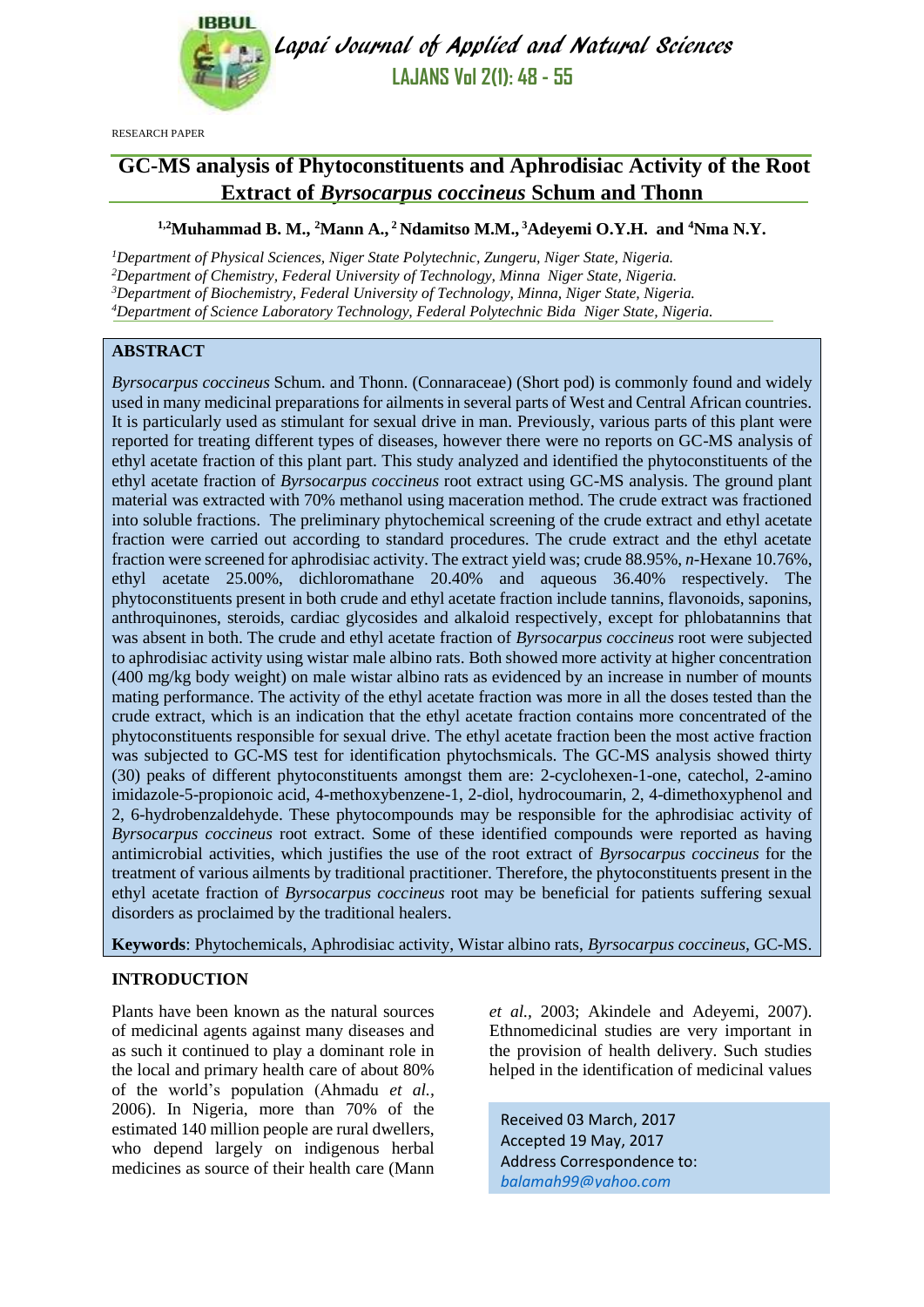of these plants which lie in the bioactive phytochemical constituents that produce definite physiological actions on the human<br>body. These bioactive phytochemical body. These bioactive phytochemical constituents in medicinal plants include alkaloids, flavonoids, phenolic compounds, tannins and essential oils (Lawal *et al.,* 2010; Bashir *et al*., 2015).

Good knowledge of phytochemical compounds is not only supportive for discovery of therapeutic potential, but also contribute actively towards discovery of new semisynthetic and synthetic compounds (Ngo *et al*., 2013). The novel molecules from plant sources have been instrumental in development of structurally modified compounds, which assist a lot in the development of modern therapeutic system (Newman and Cragg, 2007).

The screening of plant extracts is an innovative strategy to find therapeutically active compounds in many plant species. Hence, Gas chromatography and Mass spectroscopy (GC-MS) associated with particular detection techniques have become a sophisticated means for analysis of various compounds (Hostettmann *et al*., 1996).

Sexual dysfunction, erectile dysfunction or male impotence is characterized by the inability to develop or maintain an erection of the penis and can be caused by psychological disorders like anxiety, stress and depression, physical disorders like chronic diseases: diabetes and hypertension; hormonal problems or sedentary life-style, alcohol and smoking abuses (Malviya *et al*., 2011; Sumalatha *et al*., 2010).

Some oral medications are available and wellestablished for sexual dysfunction treatment, among of them are the phytoconstituents with aphrodisiac property: cantharidin (Spanish fly) and yohimbine, quercetin, papaverine and berberine (Pallavi *et al*., 2011; Patel *et al*., 2011; Silva *et al*., 2012; Semwal *et al*., 2013). Aphrodisiac is the word derived from Aphrodite, the Greek goddess of sexual, love and beauty. An aphrodisiac is defined as an agent (food or drug) that arouses sexual desire. Current sexual dysfunction therapy lack satisfactory success due to adverse effect, hence patients are seeking complementary and alternative medicine to treat sexual dysfunction (Silva *et al*., 2012).

Many Nigerian plants have been scientifically screened and found with significant aphrodisiac potentials in male wister rats (Singh *et al*., 2013; Yakubu *et al*., 2008; Yakubu and Akanji, 2011). Currently, two potential aphrodisiac compounds namely: xanthones (1,3,6,8 tetrahydroxy-2,5-dimethoxy xanthone and 1,6,8-trihydroxy-2,3,4,7-tetramethoxy xanthone) isolated from the root bark of *Securidaca longepedunculata* relaxed the corpus cavernosal smooth muscle by 97 % in comparison to sildenafil (Viagra) at  $1.8 \times 10-5$ mg/ml (Meyer *et al*., 2008). Aqueous extract of root of this plant has been reported to be safe when administered orally in mice (Etuk *et al*., 2006). These purified phytochemicals may be picked up for large scale clinical trials in drug discovery programmes.

*Byrsocarpus coccineus* Schum and Thonn (Connaraceae) is commonly called huntsman's pepper or short pod. In Northern Nigeria, it is a popular plant with several local names: Darabagi (Nupe); Kimbar maharba or Tsamiyar-kasa (Hausa); Wangarabubi or Yangara-bubihi (Fulani); Kanti-kanti, amùjẹ wéwe (Yoruba); Oke abolo or Mybo-apepea (Igbo) (Mann *et al.,* 2003).

*B. coccineus* is a shrub up to 2m high with light brown stem and very fine lenticel. Leaves are pinnate, petiole 1-2cm long with rachis and 6 pairs of oval glabrous (Plate 1). Fruits are capsular, glabrous, oblong and yellow about 15mm long by 7mm broad, which are slightly convex at one side, showing a black seed with orange aril. It is a shrub with prominent and numerous lenticules, pinnate leaves, 6-9 pairs of leaflets that are larger near rounded apex. It has small white or pinkish scented flowers usually between January to March (Burkill, 1985; Mann *et al.,* 2003).

*B. coccineus* has been known and used as sexual enhancers in Nupeland, as well as for the treatments of venereal diseases, dysentery, tumours, mouth and skin sores, sexual problems and impotence in several parts of West Africa (Mann *et al.,* 2003). The ethnomedicinal uses of this plant are supported by scientific reports of diverse range of biological activities including: analgesic, antidiarrhoeal, anti-inflammatory, antipyretic, antioxidant and antimicrobial activities (Amos *et al*., 2002; Oke and Hamburger, 2002; Adeyemi *et al.*, 2010; Wazis *et al*., 2013a; Atawodi, *et al*., 2014).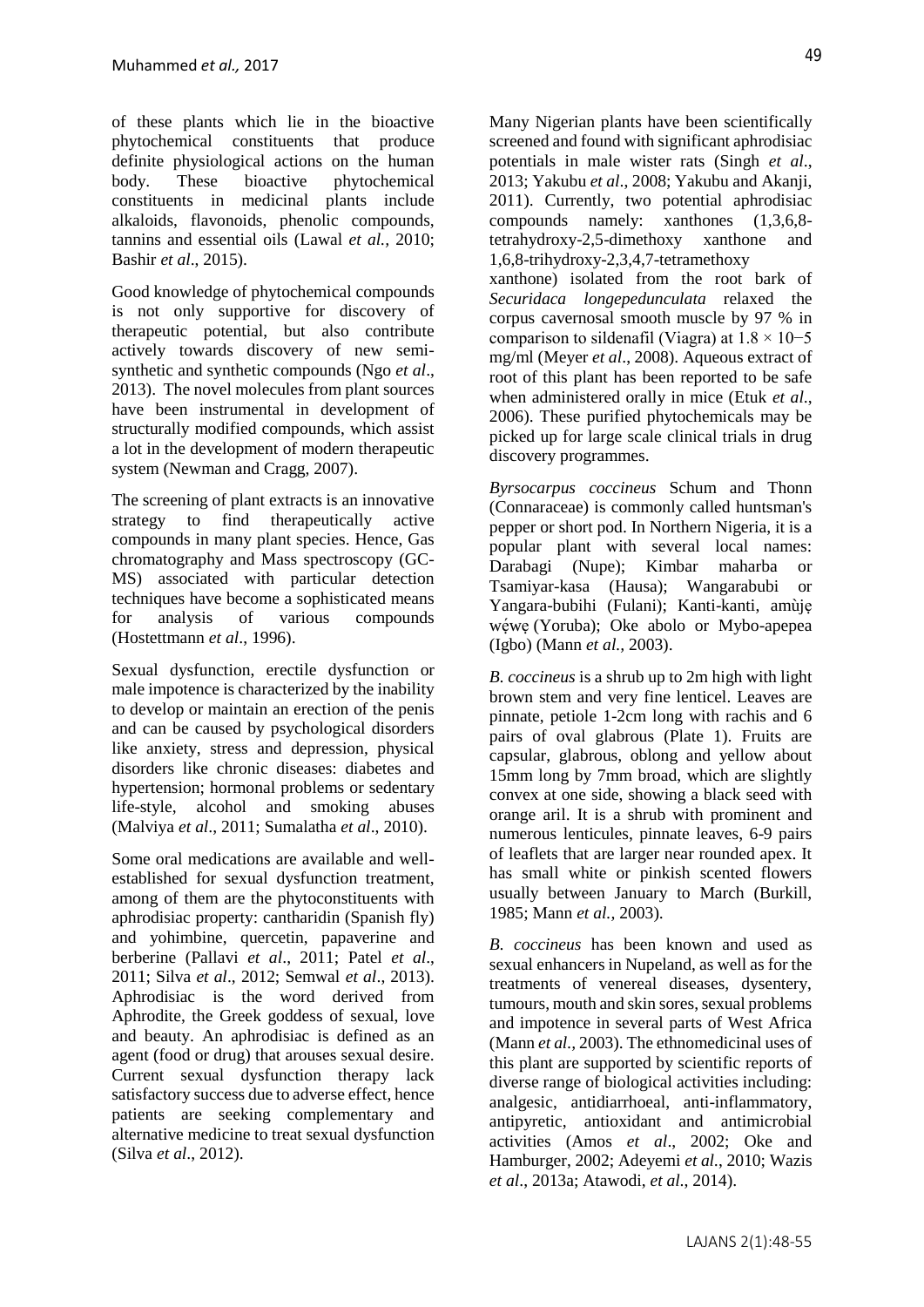These activities are due to the natural products isolated from various parts of this plant which includes: coumarins and its derivatives, quercetin 3-O- $\alpha$ -arabinoside (I), quercetin (II), quercetin 3-β-D-glucoside, Stigma-5-en-O-βglucoside (Vickery and Vickery, 1980; Ahmadu *et al*., 2007; Wazis *et al*., 2013b). However, there is no report on the GC-MS analysis of the ethyl acetate fraction of *Byrsocarpus coccineus* root. Therefore, this study was aimed at isolating the phytochemical compounds responsible for the aphrodisiac activity in the ethyl acetate fraction of *Byrsocarpus coccineus* root.





Plate1: The leaves (A) and roots (B) of *Byrsocarpus coccineus* 

#### **METHODOLOGY**

The roots of *Byrsocarpus coccineus* were collected from a bush opposite the Central Gate of the Niger State Polytechnic, Zungeru, Niger State, Nigeria in August, 2014 and authenticated at the Herbarium section, Department of Biological Sciences, Ahmadu Bello University, Zaria, Nigeria; where a voucher specimen (864) was deposited.

#### **Preparation of crude methanol extract of the root of** *B. coccineus*

The roots of *B. coccineus* collected were properly washed, chopped into pieces and air dried under laboratory conditions for two weeks. The dried root sample was pulverized to fine powder and extracted by percolation (thrice) in aqueous methanol (70% w/v) in large stoppered bottle at room temperature for 72 h. The crude root extract of *B. coccineus* was obtained by gravity filtration with Whatman No.1 filter paper. The solvent solution was concentrated *in vacuo* using rotary evaporator (R E-600, Shendi, Shanghai) and it was further dried in a water bath and air dried to obtain the crude root extract (Mann *et al*., 2012).

#### **Partitioning of the crude methanol extract of the roots of** *B. coccineus*

The crude methanolic root extract of *B. coccineus* was dissolved in 70 % methanol (250 cm<sup>3</sup>) and transferred into 500 cm<sup>3</sup> separatory funnel. It was then partitioned with  $250 \text{ cm}^3$ each of *n*-hexane dichloromethane, ethyl acetate and water to give *n*-hexane, dichloromethane, ethyl acetate and aqueous soluble fractions (Mann *et al*., 2012). Each solvent soluble fraction was evaporated over a water bath and subsequently air dried and used for further analyses.

### **Qualitative phytochemical analyses of crude methanol extract of the roots of** *Byrsocarpus coccineus*

The crude extract was subjected to phytochemical analysis qualitatively for the presence of some secondary metabolites such as alkaloids, tannins, glycosides, steroids, terpenoids, flavonoids, saponins and resins, using standard methods (Mann *et al*., 2012).

### **GC-MS Analysis of the ethyl acetate partitioned fraction of** *Byrsocarpus coccinues* **root**

The GC-MS analysis of the ethyl acetate partitioned fraction was performed using the GC-MS spectrometer (QP-2010; Shimadzu, India) which is a gas chromatograph interfaced to a Mass spectrometer equipped with elite-5MS (5% diphenyl /95% dimethyl polysiloxane), with a fused capillary column (30 x 0.25 µm ID x 0.25 µm df ). For GC-MS detector, an electron ionization system was operated in an electron impact mode with ionization energy of 70 eV. Helium gas (99.999%) was used as a carrier gas at a constant flow rate of 1cm<sup>3</sup>/min, and an injection volume of 2 µl was employed (a split ratio of 1:10). The injector temperature was maintained at  $250^{\circ}$ C, the ion source temperature was  $200$ <sup>o</sup>C, the oven temperature was programmed from 110 °C (isothermal for 2 min), with an increased temperature of  $10^{\circ}$ C/min to  $200^{\circ}$ C, then  $5 \text{ °C/min}$  to  $280 \text{ °C}$ , ending with 9min isothermal at  $280^{\circ}$ C. Mass spectra were taken at 70 eV, a scan interval of 0.5s and fragments from 29 to 450 Da. The solvent delay was 0.0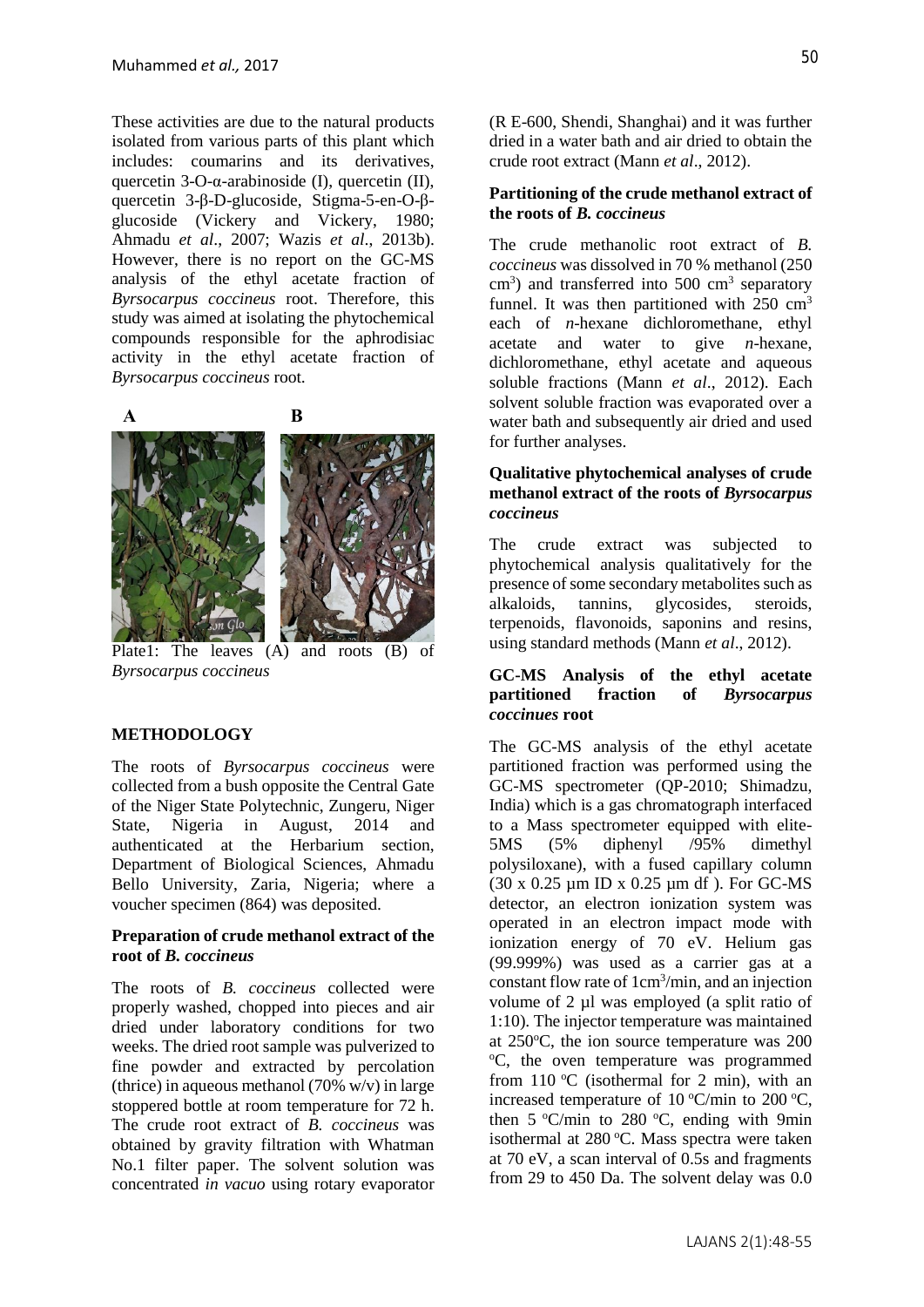to 2 min, and the total GC-MS running time was 46 min.

The relative percentage amount of each component was calculated by comparing its average peak area to the total peak area. And the mass-detector used in this analysis was Turbo-Mass Gold-Perkin- Elmer, and the software adopted handled mass spectra and chromatographs.

### **GC-MS analysis and identification of phytoconstituents**

The GC-MS analysis was carried out on the combined fraction F900 at National Research Institute for Chemical Technology (NARICT) Zaria, Kaduna State, Nigeria, using GCMS model QP2010 PLUS (Shimadzu, Japan). Identification and interpretation of mass spectra GC-MS was carried out by comparing the mass spectrum of each compound with the mass spectral database of National Institute for Standard Technology NIST05.LIB Library (Ajayi *et al*., 2011).

# **Aphrodisiac activity Test**

Healthy adult albino rats, weighing between 150-200 g were obtained from the animal house of the Department of Biological Sciences, Niger State Polytechnic, Zungeru. The animals were fed with standard pelleted diet and provided with water *ad libitum.* Aphrodisiac activity was done according to standard methods of Yakubu and Akanji (2011) and Wani *et al.* (2011) which were slightly modified as follows: the sexually active male rats were selected for testing aphrodisiac activity of the extract. The female rats were housed in a separate cage with food and water *ad libitum*. They were brought in oestrous phase by treating them with estradiol valerate (10 µg/kg and hydroxy progesterone  $1 \text{ cm}^3/\text{kg}$  for 48 hours and 5 hours respectively, prior to experimentation in order to make them sexually acceptable. The sexually active male rats were chosen separately and divided into six (6) groups; each group consists of one male and two female rats. The male rat each groups received treatment orally. Four groups received the plant extracts (methanol crude extract and ethyl acetate fraction) in various concentrations (50 mg/kg, 100 mg/kg, 200 mg/kg, and 400 mg/kg), while the negative control group received only water and the positive control group was treated with commercially prepared orthodox drug (Kedi Revive). After 30 mins of treatment, two female rats were introduced to each group. The sexual behaviors of the experimental animals were observed under dim light in a special designed cage with the aid of a digital camera. The mount frequency of the male rats in each group was recorded for 2 h in day1, day2 and day7 respectively (Wani *et al.*, 2011).

# **RESULTS**

# **Qualitative phytochemical composition of methanolic root extract of** *B. coccineus*

The qualitative phytochemical screening of the crude extract and the ethyl acetate fraction revealed the presence of tannins, flavonoids, saponins, anthroquinones, steroids, cardiac glycosides and alkaloids but phlobatannins and reducing sugar were absent in both extracts (Table 1).

|  | Table 1: Phytochemical screening of |  |
|--|-------------------------------------|--|
|  | <b>Byrsocarpus coccinues</b>        |  |

| <b>Secondary metabolites</b> | <b>Tests</b>         |        | CME    |
|------------------------------|----------------------|--------|--------|
| EAF                          |                      |        |        |
| Flavonoids                   | Shinoda test         | $^{+}$ | $^{+}$ |
|                              | NaOH test            | $^{+}$ | $^{+}$ |
| <b>Tannins</b>               | Ferric chloride test | $+$    | $^{+}$ |
|                              | Lead acetate test    | $+$    | $^{+}$ |
| Saponins                     | Froth test           | $+$    | $+$    |
|                              | Kede test            | $^{+}$ | $+$    |
| Alkaloids                    | Mayers test          | $+$    | $+$    |
|                              | Dradendroff's test   | $+$    | $+$    |
| Steriods/tripterpenes        | L/Burchard test      | $^{+}$ | $^{+}$ |
|                              | Salkowski test       | $^{+}$ | $^{+}$ |
| Cardiac glycoside            | Keller-kiliani test  | $^{+}$ | $+$    |
| Anthraquinone                | Borntragers test     | $^{+}$ | $^{+}$ |
|                              | Combined test        | $^{+}$ | $^{+}$ |
| Phlobatannins                | HCl test             |        |        |
| Reducing sugar               | Molisch test         | $^{+}$ |        |
|                              | Fehlings test        | $^{+}$ |        |

Keys:  $-$  = absent,  $+$  = present, CME = Crude extract,  $EAF = Ethyl$  acetate fraction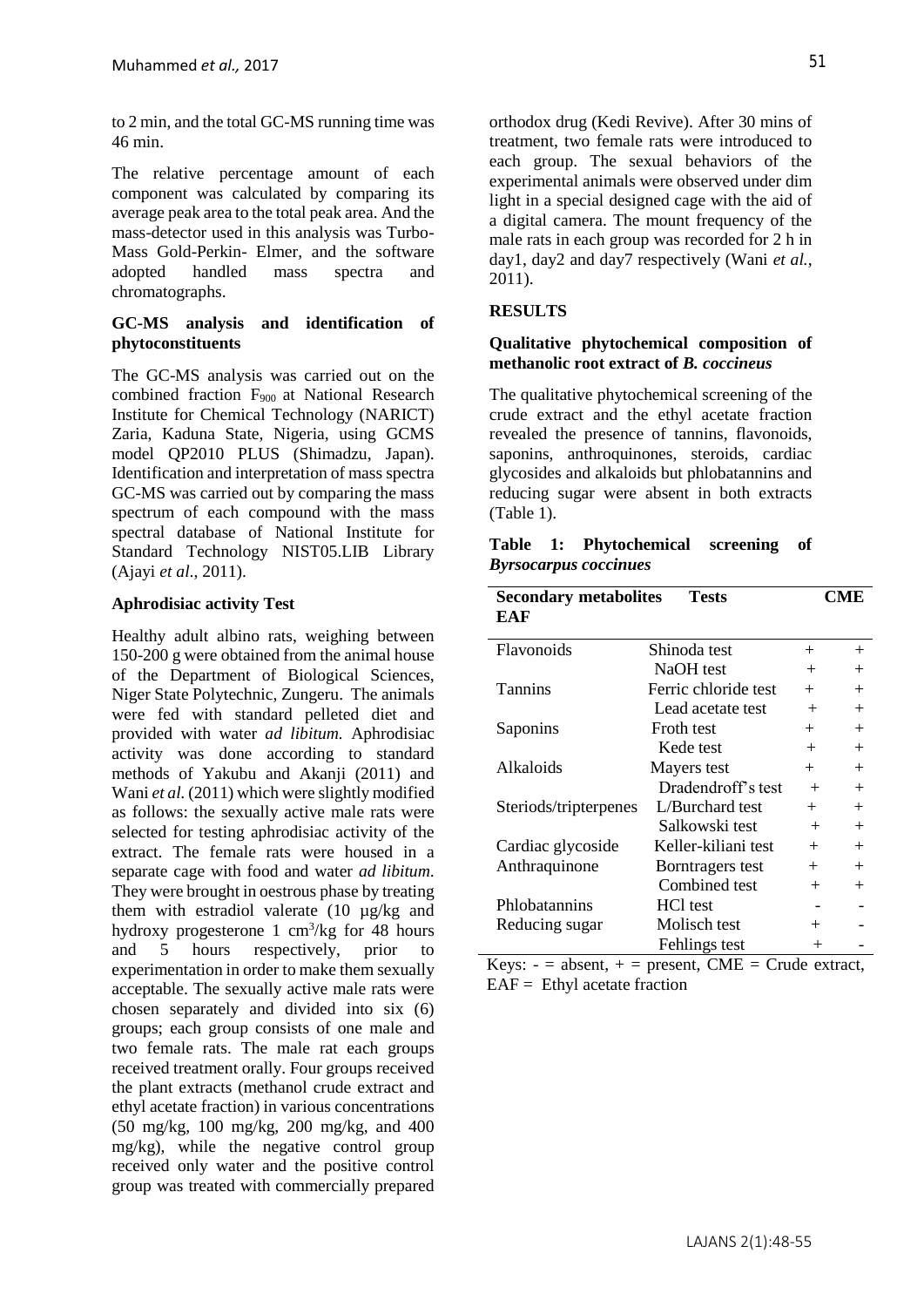**Table2:** Effects of crude extract and ethyl acetate fraction of *Byrsocapus coccineus* on male albino rats for three days after administration

|   | Concentration(mg/kg)<br>Group           |     | Mount<br>Crude extract Ethyl acetate fraction |                                      | Frequencies |     |       |
|---|-----------------------------------------|-----|-----------------------------------------------|--------------------------------------|-------------|-----|-------|
|   |                                         |     |                                               | Day 1, Day 2 Day 7 Day 1 Day 2 Day 7 |             |     |       |
|   | A - control (water)                     | 0.0 | 1.0                                           | 0.0                                  | 0.0         | 0.0 | 1.0   |
|   | $B +$ control (Kedi Revive)12.0 7.0 2.0 |     |                                               |                                      | 13.0        | 5.0 | - 3.0 |
| с | 50                                      | 0.0 | 1.0                                           | 0.0                                  | 0.0         | 2.0 | 1.0   |
| D | 100                                     | 1.0 | 10                                            | 0 <sub>0</sub>                       | 2.0         | 20  | 1.0   |
| Ε | 200                                     | 50  | 10                                            | 10                                   | 5.0         | 2.0 | 1.0   |
| F | 400                                     | 90  | 50                                            | 20                                   | 10.0        | 60  | 20    |

#### **GC–MS identification of compounds**

The GC-MS spectral analysis of the ethyl acetate fraction *Byrsocarpus coccinues* extract revealed the presence of thirty (30) bioactive compounds. Amongst the identified compounds from the ethyl acetate fraction are 2-cyclohexen-1-one, catechol, 2-amino imidazole-5-propionoic acid, 4 methoxybenzene-1,2-diol, hydrocoumarin, 2, 4-dimethoxyphenol and 2, 6 hydrobenzaldehyde. Some of these compounds may be responsible for the aphrodisiac activity of Byrsocarpus *coccinues* root extract. These compounds are presented on Table 3 according to their retention time, area %, fragmentation peaks, molecular formula and molecular weight.



**Figure I:** GC-MS chromatogram of ethyl acetate fraction of *Brysocarpus coccineus* root extract

**Table 3:** Chemical compounds deduced from GC – MS spectrum of ethyl acetate fraction

| Peaks RT |      | <b>Name of Compounds</b>                                              | Molecular formula MW Peak areas % |        |       |
|----------|------|-----------------------------------------------------------------------|-----------------------------------|--------|-------|
| 1        | 6.17 | 4-cyclopentane-1,3-dione C <sub>5</sub> H <sub>4</sub> O <sub>2</sub> |                                   | 96.08  | 0.72  |
| 2        | 7.79 | Aziridine(1,1-dimethylethyl) C6H15NO                                  |                                   | 117.19 | 0.66  |
| 3        |      | 10.32 Dimathoxy dimethyl                                              | $C_4H_{10}O_3Si$                  | 134.21 | 0.35  |
| 4        |      | 10.62 Phenol                                                          | $\rm C_6H_5OH$                    | 94.00  | 3.19  |
| 5        |      | 11.37 Trolamine                                                       | $C_6H_{15}NO_3$                   | 149.19 | 0.54  |
| 6        |      | 11.58 2-cyclohexen-1-one                                              | $C_{11}H_{14}O_2$                 | 178.23 | 0.46  |
| 7        |      | 11.95 N-butyric acid                                                  | $C_{12}H_{24}O_2$                 | 200.32 | 0.51  |
| 8        |      | 12.25 Pantolactone                                                    | $C_6H_{10}O_3$                    | 130.14 | 2.02  |
| 9        |      | 12.43 Tridecanone                                                     | $C_{13}H_{26}O$                   | 198.34 | 0.40  |
| 10       |      | 14.35 2-methoxy (phenol)                                              | $C_7H_{14}O_2$                    | 130.18 | 2.69  |
| 11       |      | 16.12 Benzyl nitrile                                                  | $\rm{C_8H_{15}N}$                 | 125.21 | 0.81  |
| 12       |      | 16.42 1, 3-dioxolane                                                  | $C_{25}H_{48}O_4$                 | 412.65 | 0.68  |
| 13       |      | 17.21 1-trimethyl silyl                                               | $C_{16}H_{26}OSi$                 | 262.46 | 0.42  |
| 14       |      | 17.48 4-methyl silyloxyoctane                                         | $C_{13}H_{29}OSi$                 | 229.45 | 0.39  |
| 15       |      | 19.13 Catechol                                                        | $C_6H_{18}O_2$                    | 146.23 | 8.33  |
| 16       |      | 19.44 2-amino imidazole-5-                                            | $C_7H_{14}N_3O_2$                 | 172.20 | 1.43  |
| 17       |      | 20.63 4-methoxybenzene-1,2-diol C2H20O3                               |                                   | 176.25 | 0.43  |
| 18       |      | 21.98 3,7,7-trmethyl 8-bicyclo C17H23O                                |                                   | 234.42 | 0.67  |
| 19       |      | 22.73 2-phenylsulfonylaminoethylC16H30N2O2S                           |                                   | 314.49 | 0.39  |
| 20       |      | 23.66 Phenol (2,6-dimethoxy-) $C_8H_{16}O_3$                          |                                   | 160.21 | 2.22  |
| 21       |      | 24.40 Hydrocoumarin                                                   | $C_9H_{14}O_2$                    | 154.21 | 3.48  |
| 22       |      | 25.04 3-pyridne carboxylic acid CaH2NO4                               |                                   | 183.16 | 0.38  |
| 23       |      | $25.21$ Z-10-tetradecan-1-ol acetate $C_{16}H_{30}O_2$                |                                   | 254.41 | 0.37  |
| 24       |      | 25.47 1-ethyl2-hydroxy-2-,3-dimethyl C12H22O3                         |                                   | 214.30 | 0.63  |
| 25       |      | 26.00 Coumarin                                                        | $C_9H_{12}O_2$                    | 152.19 | 2.90  |
| 26       |      | $26.41$ 2, 4-dimethoxyphenol $C_5H_{16}O_3$                           |                                   | 160.21 | 0.55  |
| 27       |      | 26.41 2, 6-hydrobenzaldehyde CaH15N3O3                                |                                   | 201.22 | 0.54  |
| 28       |      | $27.44$ Benzene acetonitrile. $C_7H_{11}NO$                           |                                   | 125.17 | 10.43 |
| 29       |      | $27.78$ 1, 1-dimthyl ethyl $C_{12}H_{28}O$                            |                                   | 188.35 | 7.91  |
| 30       |      | 28.45 3, 4, 5-trimethoxy phenol $C_5H_{18}O_4$                        |                                   | 190.24 | 2.28  |
|          |      |                                                                       |                                   |        |       |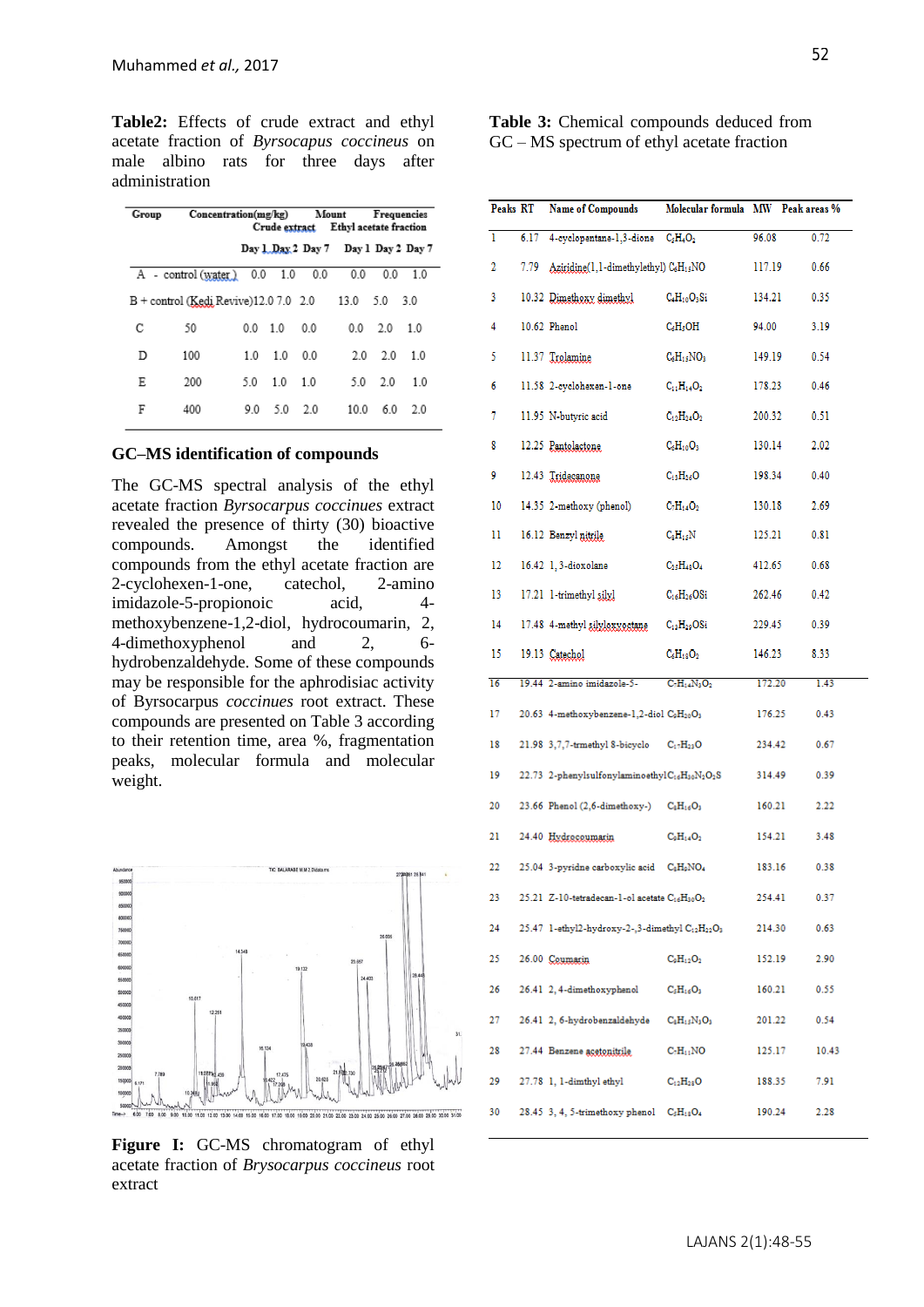#### **DISCUSSION**

The phytochemical test of the crude methanolic extract and the ethyl acetate fraction showed the presence of flavonoids, tannins, alkaloids, saponins, steroids, cardiac glycoside, anthroquinones, while both showed the absence of phlobatannins. Phytochemicals such as the terpenoids, steroids and saponins are responsible for the activities of the Central Nervous System and as such they tend to have analgesic and antidiabetic properties (Liu, 2003; Rupasinghe et al., 2003). It has been found that more highly oxidized phenols are more inhibitory to microorganisms (Scalbert 1991). Flavonoid compounds inhibit multiple viruses. Many human physiological activities and wide range of anti-infective actions have assigned to tannins (Haslam 1996). Saponins, terpenoids, flavonoids, tannins, steroids and alkaloids have anti-inflammatory effects (Liu, 2003; Akindele and Adeyemi, 2007). From the foregoing, the roots of *Brysocarpus coccineus* may have compounds that were similar to those ones with proven aphrodisiac activity (Silva *et al*., 2012). However, a clinical trial conducted on the aphrodisiac activity of *Mucuna pruriens* where the powder was administrated at 5 gm/day orally once, showed significant improvement in sperm count and motility (). More so, flavonoids and other phenolic compounds; alkaloids, xanthines and other amines; and saponins were well reported for their aphrodisiac potency (Silva *et al*., 2012); which are the classes of phytoconstituents found to be present in the ethyl acetate fraction of the root extract of *Brysocarpus coccineus*. The results of GC-MS analysis of the ethyl acetate fraction of *Byrsocarpus coccineus* root extract revealed thirty (30) compounds as shown in Figure 1above further confirmed this observation. Some of the identified compounds were earlier reported as having biological activities: antioxidant, antimicrobial and antiinflammatory activities (Cowan, 1999). Specifically, phenolic compounds and others such as: catechol, 2-amino imidazole-5 propionoic acid, 4-methoxybenzene-1, 2-diol, hydrocoumarin, 2, 4-dimethoxyphenol and 2, 6-hydrobenzaldehyde (Table 3) may be responsible for the aphrodisiac activity of *Byrsocarpus coccineus* root extract.

#### **Conclusion**

Correlating the phytoconstituents with the biological activities is on-going innovative research strategic thinking. *Byrsocarpus coccineus* is a plant, traditionally used for the treatment of venereal diseases, dysentery, mouth and skin sores and sexual problems. In this study, the root extract of *Byrsocarpus coccineus* have several therapeutic potentials and the phytoconstituents which are dose dependent can enhance overall sexual performance. Here in, we first time report the presence of some important compounds in this plant identified by GC-MS analysis. Thus, this type of study may give information on nature of active principles present in the medicinal plants. These identified phytoconstituents presumed to be responsible for traditional activity of *Byrsocarpus coccineus*.

#### **REFERENCE**

- Ahmadu A.A., Akpulu, I.N., Hassan, H.S., Sule, M.I. and Pateh, U.U. (2006). Preliminary Phytochemical and Antimicrobial Screening of the Leaves of *Byrsocarpus coccineus* Schum and Thonn. (Connaraceae). *Journal of Pharmacy and Bioresources.* 3(2): 107-110.
- Ahmadu, A.A., Hassan, H.S., Abubakar, M.U. and Akpulu, I.N. (2007). Flavonoid Glycosides from *Byrsocarpus coccineus* Leaves. Schum and Thonn (Connaraceae).Afr J Tradit Complement Altern Med., 4(3): 257–260.
- Adeyemi, O.O., Akindele, A.J. and Nwumeh, K.I. (2010) Acute and Subchronic toxicological assessment of *Byrsocarpus coccineus* Schum and Thonn. (Connaraceae) aqueous leaf extract. *Journal of Biochemistry,* 3(2):1-11.
- Ajayi, G.O., Olagunju, J.A., Ademuyiwa, O. and Martins, O.C. (2011). Gas chromatography-mass spectrometry analysis and phytochemical screening of ethanolic root extract of *Plumbago zeylanica*, Linn., *J Medicinal Plants Res.*, **5**(9): 1756-1761.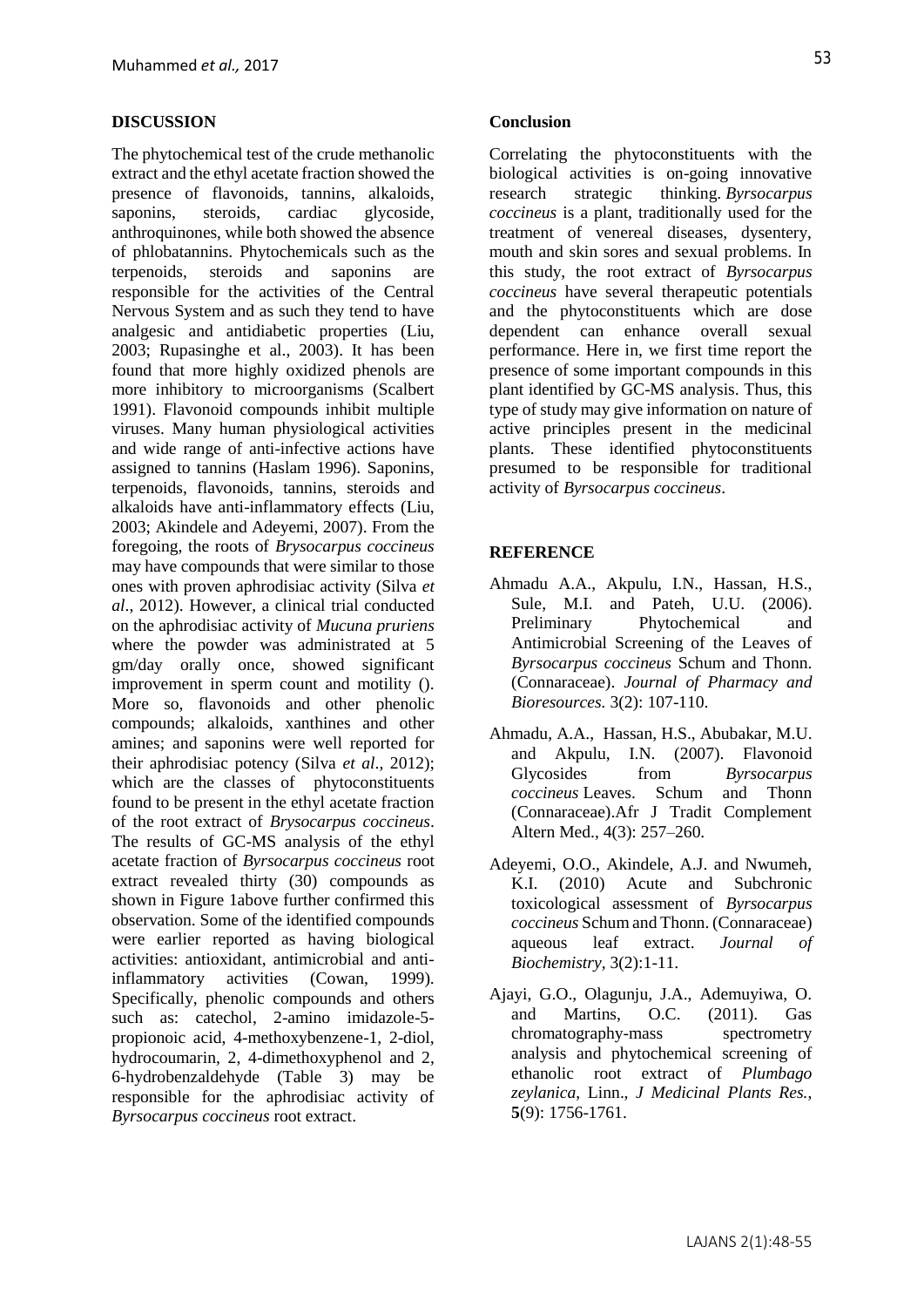- Akindele, A.J. and Adeyemi, O.O. (2006). Evaluation of antidiarrhoeal activity of *Byrsocarpus coccineus* leaf. Ethnopharmacology, 108(1): 20-25.
- Akindele, A.J. and Adeyemi, O.O. (2007). Anti-inflammatory Activity of the Aqueous Leaf Extract of *Byrsocarpus coccineus*. *Fitoterapia*, 78: 25–28.
- Amos, S., Binda, L., Kunle, O. F., Wambebe, C. & Gamaniel, K. (2002). Uterotonic Properties of the Ethanolic extract of *Byrsocarpus coccineus*. *Pharmaceutical Biology,* 40: 33-38.
- Atawodi, S.E., Abdullahi, N., Igede, B.E. and Abu, I.M. (2014). Lipid Profile, Haemoglobin Level and Antioxidant Effect of Pre-treatment with Methanolic Extract of *Byrsocarpus coccineus* Schum. & Thonn. Leaf against Carbon Tetrachloride-Induced Injuries to Liver, Kidney and Heart of Rats. *British Biotechnology Journal,* 4(12): 1291- 1304.
- Bashir, L., Shittu, O.K., Sani, S., Busari, M.B. and Adeniyi, K.A. (2015). African Natural Products with Potential Anti-trypanosomal Properties: A Review L. *International Journal of Biochemistry Research & Review* 7(2): 45-79.
- Burkill, H.M. (1985). The useful plants of west tropical Africa, Vol 1.
- Cowan, M.M. (1999). Plant Products as Antimicrobial Agents. *Clinical Microbiology Reviews,* 564–582
- Dalziel, J.M. (1955). The useful plants of West Tropical Africa. London: A Crown Agent for Oversea Publication; pp. 568–570.
- Etuk EU, Adebiyi RA, Elsa AT, Agaie BM. 2006; Acute and Subchronic (28-day) Oral Toxicity Studies of the Aqueous Root Extract of *Securidaca longepedunculata*  Fresen (Polygalaceae) in Mice. Int J Pharmacol. 2: 421-42.
- Haslam, E. (1996). Natural polyphenols (vegetable tannins) as drugs: possible modes of action. *J. Nat. Prod.* 59:205–215.
- Hostettmann, K., Wolfender, J.L., Rodriguez, S. and Marston, A. (1996). Strategy in the search for bioactive plant constituents. *In*:

Hostettmann, K.; Chinyanganya, F.; Maillard, M.; Wolfender, JL., (Ed). Chemistry, Biological and Pharmacological Properties of African Medicinal Plants. University of Zimbabwe; Harare. p. 21-42.

- Irvine, F.R. (1961). Woody Plants of Ghana. London: An Oxford University Press Publication; pp. 568–570.
- Lawal, I.O., Uzokwe, N.E., Igboanugo, A.B.I., Adio, A.F., Awosan, E.A., Nwogwugwu, J.O., Faloye, B., Olatunji, B.P. and Adesoga, A.A. (2010). Ethnomedicinal Information on Collation and Identification of some Medicinal plants in Research Institutes of South-West Nigeria. *African Journal of Pharmacy and Pharmacology,* 4(1): 001- 007.
- Malviya, N.; Jain, S.; Gupta, V. B. & Vyas, S. (2011). Recent studies on aphrodisiac herbs for the management of male sexual dysfunction - a review. Acta Poloniae Pharmaceutica, 68(1): 3-8.
- Mann, A., Gbate, M. and Nda-umar, A. (2003). Medicinal and Economic Plants of Nupe Land 1<sup>st</sup>Edition Jube Evans Books & Publications; P. 85.
- Mann, A., Ibrahim, K., Oyewale, A.O., Amupitan, J.O., Fatope, M.O. and Okogun, J.I. (2012). Isolation and Elucidation of four Triterpenoids and its Antimycobacterial activity of *Terminalia avicennioides*. Am. J. Org. Chem., 2(2): 14–20.
- Meyer JJM, Rakuambo NC, Hussein AA. (2008).Novel xanthones from *Securidaca longepedunculata* with activity against erectile dysfunction. *J. Ethnopharmacol.*, 119: 599-603.
- Newman, D.J. and Cragg, G.M. (2007). Natural products as sources of new drugs over the last 25 years. *Journal of Natural Products.* 70:461–477.
- Ngo, L.T., Okogun, J.I. and Folk, W.R. (2013). 21st Century natural products research and drug development and traditional medicine. Natural Products Reports. 30:584–592.
- Oke, J.M. and Hamburger, M.O. (2002). Screening of Some Nigerian Medicinal Plants for Antioxidant Activity using 2, 2, Diphenyl-picryl-hydrazyl radical. *African*